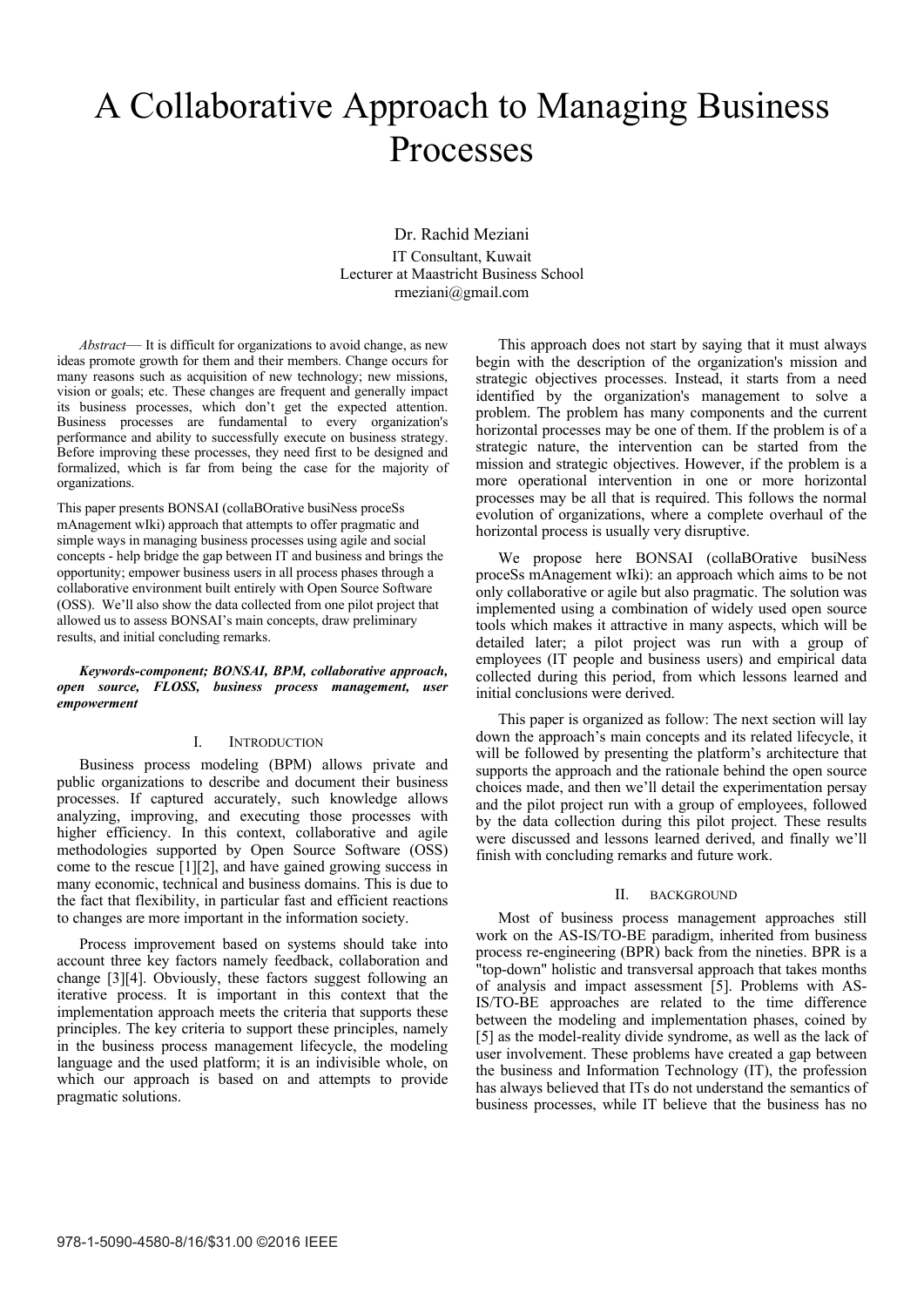idea what it takes for automated processes are executed successfully. New collaborative business process management approaches [7][8] recognize the benefits of following the principles of social software such as egalitarianism, continuous and recursive assessment which focus on the involvement of all types of business process stakeholders to collaborate to their improvement [5].

## III. BONSAI APPROACH CONCEPTS

BONSAI is a collaborative approach to managing business processes based mainly on the concept of iterative improvement, and on the fast users' input and feedback, where the central paradigm is the focus on smaller contributions, and possible capture of participant's tacit knowledge. The other aspect of social collaboration comes gradually [3], allowing partcipants to add, delete contributions or annotate selectively with comments and / or assessments. The design motivation for this approach is that it should be light, easy to implement using open source software and supports the and highly collaborative scenarios.

We propose here a methodological approach based on the following three main phases that integrate with the traditional lifecycle of business process management [8]:

#### *Phase1. Collaborative process discovery*

Business Process Discovery (BPD) aims at developing an organizational profile of people, activities, technology, and information in order to understand business processes; i.e. Learning Business. Learning Business is knowledge acquisition, a set of tasks that can be the most time consuming portion of BPD. Some of the major considerations include the choice of the methods to use for acquiring specific types of knowledge [10]. In order to serve this purpose, this approach will not consist only on translating natural language descriptions of business processes but also includes guidance in the form of collaboration between the stakeholders, instructions, templates and examples.

## *Phase2. Collaborative design and modeling*

The Modelling Business, from the knowledge management point of view, involves several stakeholders (coordinator, modeler, developer, and executor) into four interrelated activities: (1) model construction; (2) model revision and evaluation and (3) model approval. Model construction is an activity that transforms tacit and implicit knowledge and specific contextual situations into more structured and documented forms. The model revision and evaluation activity results from a critical review of existing knowledge about business processes. All participants may present alternative proposals that result from associating different facts and new meanings. The updating process provides support to business process model discussions and negotiations to correct represented activities and other aspects. Finally, the model approval activity concludes the interaction process and collaboration among the parties involved in a business process model specification by approving or rejecting the model. Modelling Business consists in an intensive interaction

between actors of the two dimensions, operational actors and modelers/developers.

*Phase3. Collaborative execution and monitoring* 

In this phase, formal control mechanisms are designed in order to ensure that operational actors carried out real business activities as described by business models. Control mechanisms consist of three main activities: (1) compare real business activities with base business models (2) annotations/reviews and (3) identify new business descriptions.

Each annotation/review should be adding or validating new features to improve the business process. During this phase, the organizational unit responsible and operational actors will analyse improvements against oldest daily practices. In this context, operational actors will become more and more confident on suggestions of the business analyst. From iteration to iteration, confidence will increase and results will start appearing.



Figure 1 BONSAI Approach Lifecycle

These above steps are depicted in Figure 1. Concepts and tools that support them are shown in the center of the figure, namely social software, which makes the environment of modeling and execution, based on a wiki design principles' [11]. The second level is the traditional cycle of business process management [9]. The last level is based on social collaboration enabled by social software.

#### IV. PLATFORM ARCHITECTURE

BONSAI platform is designed to be used by all business process's stakeholders. Whether users, managers, process coordinators, designers, developers, are all found on this platform with distinct roles, but for a single objective, which is the design and improvement of business processes. As we shall see a little later, the collected data provides a representative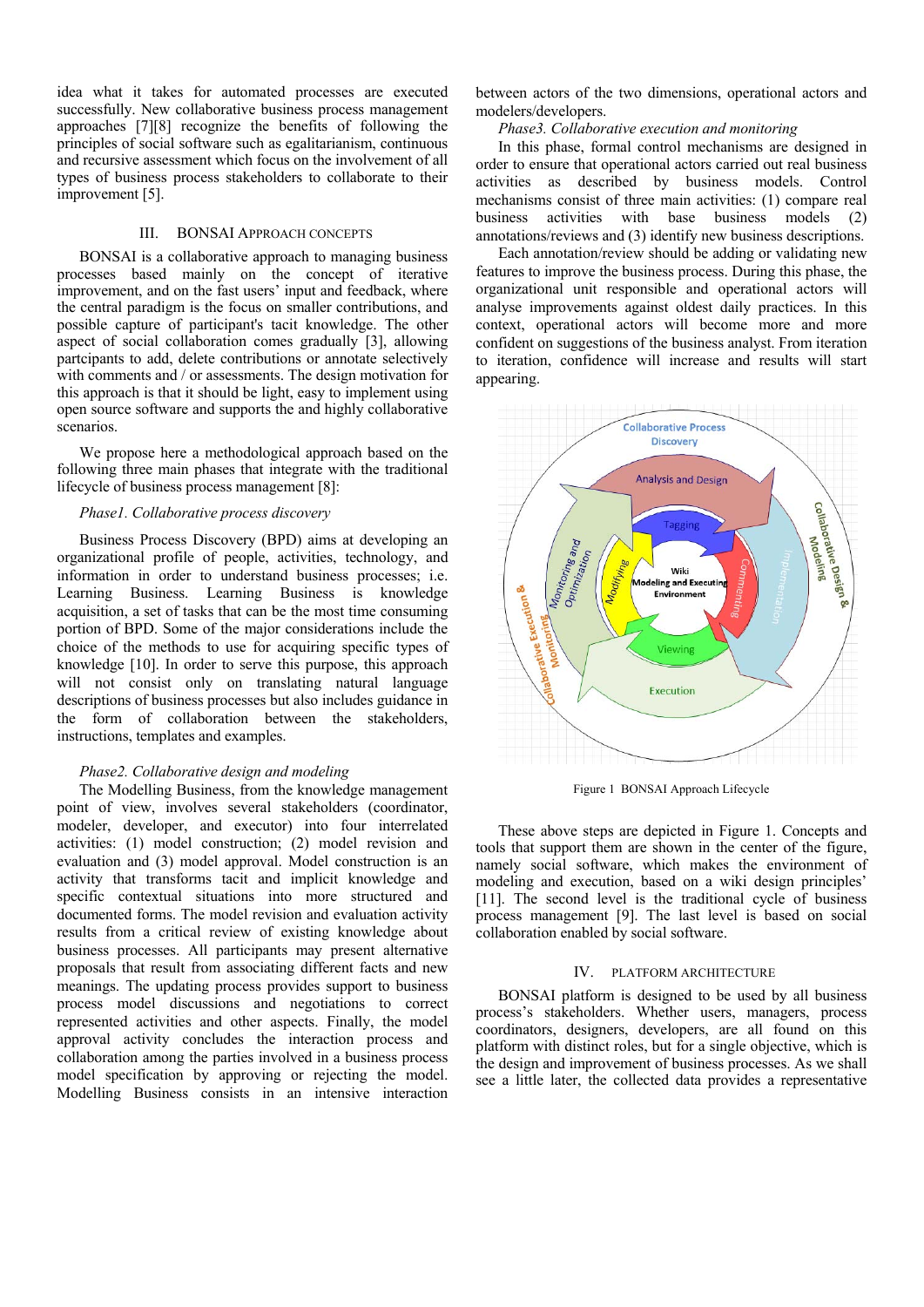sample of data and results that can be correlated to validate the theoretical model and the tools.

Organizations are still reluctant to share process models with its users - this actually comes from the idea that these models are too technical, therefore can only be used by technical people, namely designers and developers. BONSAI platform was designed in order to democratize the process and models for all employees, regardless of their expertise or knowledge of business processes.

BONSAI uses Wiki as engine management of business processes lifecycle. This wiki has a library of plugins that allows us to extend its basic functionality by customizing it to the organisation's needs.

Figure 2 shows the various components of the platform and their relationship. The business user interacts with the platform through the web browser and accesses the Activiti BPMN modeler, as well as the wiki for business process management, which offers direct interactions with the processes' pages, and a templates library.



Figure 2. BONSAI Platform Architecture

## *A. FLOSS in support of BONSAI platform*

The widespread use of free and open source software or commonly known as Free / Libre Open Source Software (FLOSS) is a key strategic objective, not only within the free software community, but also for organizations' decision makers, because its benefits in promoting competition in the software market and cost reduction in public spending.

Realizing the benefits of free software is highly dependent on the efficiency with which the software is implemented in an organization [12]. Researchers and practitioners agree on "acceptance is the key determinant of information systems", business users use the implementation and success result [13] [14]. Neglecting the acceptance of employees may result in denial of these users, which in turn can lead to resistance that eventually results in excess of the project cost and project failures [15].

Factors for choosing FLOSS in public or private organizations are numerous and documented by several studies [16] [17]. Thus, our BONSAI platform is based entirely on free open source software (Linux as the operating system, TWiki as the wiki engine, Apache Web server, MySQL database, Activiti BPMN 2.0 process Modeler) which is increasingly used in public and private organizations.

## *B. TWiki – BONSAI Platform's Engine*

TWiki has been positioned as a platform for enterprise collaboration capable of fulfilling the needs of a knowledge base, a document management system, an area of project development, a support system or a variety of imaginable groupware tools [18].

The main objective of TWiki in our platform is to encourage the use of social interactions for the development of a process database. This greatly facilitates structured process information exchange and promotes collaboration scenarios. Making the means of social interaction as easy as possible also helps to create an "architecture of participation" that allows users to add value to the system by using it. Social collaboration within TWiki is particularly supported by tracking changes, commenting and rating, which was developed for the purpose of this approach; Figure 3 depicts these criteria and their meanings.



Figure 3. Business Process Rating Criteria

# *C. Activiti : BPMN 2.0 Modeler*

Activiti Modeler is a customized version of the Signavio open source editor. It is used to graphically create BPMN 2.0 process models, which are stored by the server on a central file system that acts as the repository of models. The modeler looks like the Visio graphics software with a BPMN 2.0 notation palette and an area for modeling the process by a simple "drag and drop". Figure 4 shows a screen capture of the modeler.

Activiti modeler maintains versions of process models that can be used in the management of process pages' versions, which are perfectly managed by all wiki engines. This guarantees integrity between the content of the process on the TWiki page and the process model in the model repository. Ease of understanding and usage of the platform opens the door to business people without modeling background to suggest changes to modelers or even change themselves simple process models.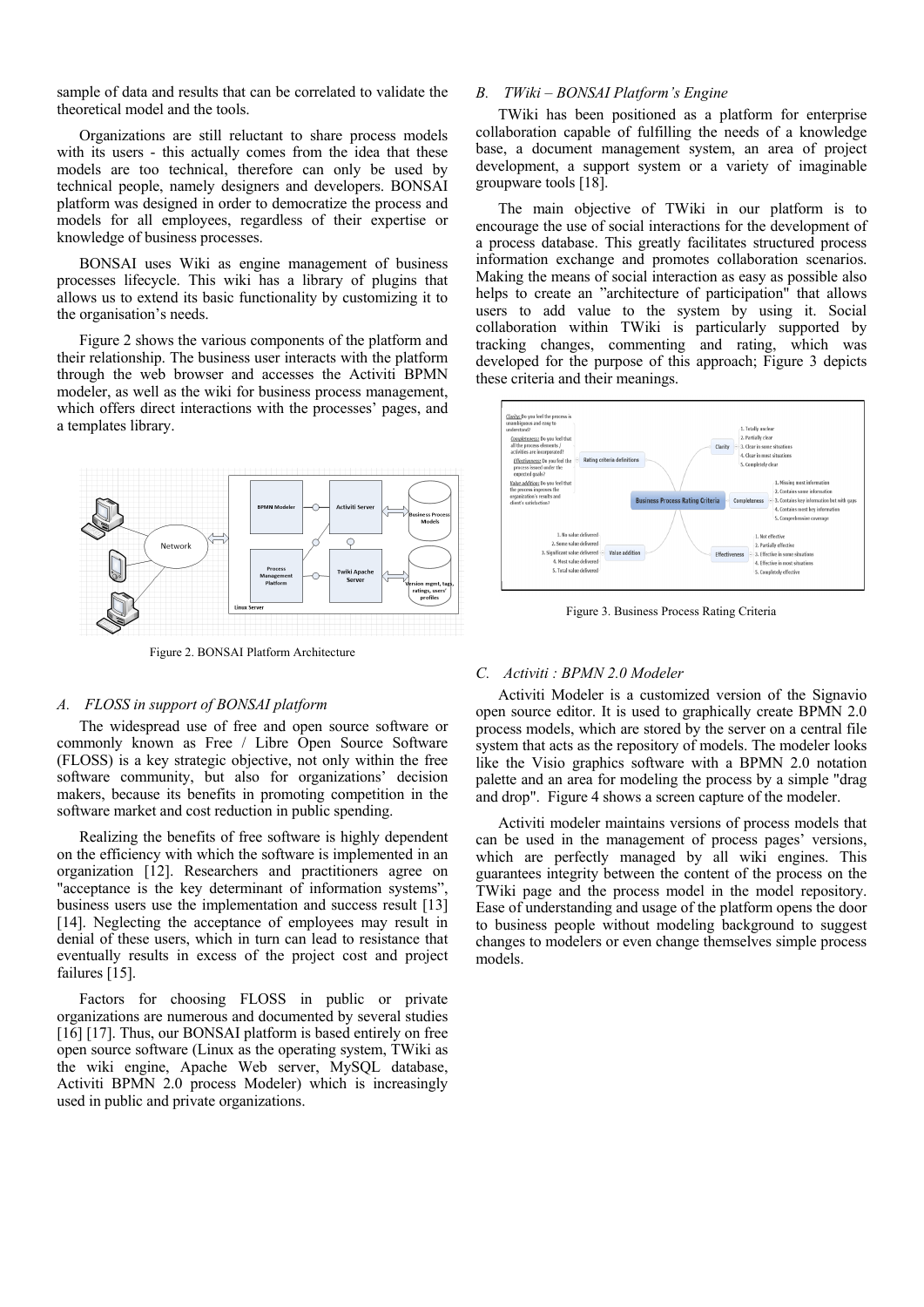

Figure 4 Activiti BPMN Modeler

#### V. BONSAI APPROACH EXPERIMENTATION

Government e-services require attaining a certain level of service as they replace traditional channels. These e-services also increase the dependency of government agencies on IT services. The high quality services entail high performance, availability and scalability characteristics of other services. Define the levels of service required for such characteristics are a key activity.

We have realized this experiment in an organization that took the initiative to launch a project to customize and implement IT business processes using the ITIL framework best practices [19]. ITIL provides a systematic approach to achieve pre-defined service levels to the characteristics of different services. Identified processes, designed and implemented within the ITIL framework can be considered as a tool or a means to achieve levels of predefined services for government e-services [20].



Figure 5 Modeling and Execution Environment

This opportunity allowed us to introduce BONSAI approach in one of the ITIL's key processes, which is "change management" that we will detail a little later. The project group consists of a dozen people, among them, we find business analysts, systems specialists, ITIL experts, developers, two senior business users, and a process coordinator, according to the roles defined in our BONSAI approach (see figure 5).

The experiment starts with the establishment by the coordinator, a process structure using the available templates. Once this step is completed, the coordinator develops a narrative outline of the process and invites other participants to collaborate to build up the process organically.

By this pilot project, we wanted to evaluate the potential of the approach in terms of agility, social collaboration, design and incremental process improvement by its stakeholders. The role played by the users of these processes will be an important indicator, since the approach is oriented towards them. Thus, as we experience a new approach in a restricted environment and a relatively short period, between February and May 2014, we chose instead to use a qualitative research approach.

#### *A. Operationalisation of BONSAI Approach*

The approach is a combination of concepts and tools, accessible through the wiki platform with "View" mode accessible by all business users and "Edit" mode for users who signon to the system. The identification of users on the platform allows us to identify the roles defined by our approach and their respective priveleges, i.e. coordinator, modeler, developer and executor (business user) (see figure 5). Taking as an example the process coordinator, he / she has the duty and privilege to define its scope and objectives, and selects and applies the correct template for the corresponding wiki page before other participrants start contributing.

Before the start of the evaluation itself, we held three sessions for the group, of one hour each, which covers the main areas of our approach. The first session introduced the approach, its concepts, overall platform and outcomes of the evaluation, the second session was about the TWiki platform and its various social tools, and the third and final session, was about the usage of the activiti BPMN 2.0 modeler and its basic notations. We handed them a questionnaire to be filled during the evaluation, and advised them to complete it as they progress. The content of these sessions was made available on the evaluation platform (wiki) for reference.

Particular attention was given to particpants on their respective roles. The results of this evaluation came from the analysis of data collected from the completed questionnaires, data collected from the platform as well as observations made during individual sessions we had with participants.

The process starts with the coordinator who defines its structure by using the ready made templates, then develops a narrative outline of the process, and finally invites other participants to collaborate following the lifecycle explained above.

The group of people works closely together; they can exchange a lot of information and learn from each other through the platform. Each of the roles defined by BONSAI approach executes different process lifecycle tasks with different frequency, which is summarized in Table I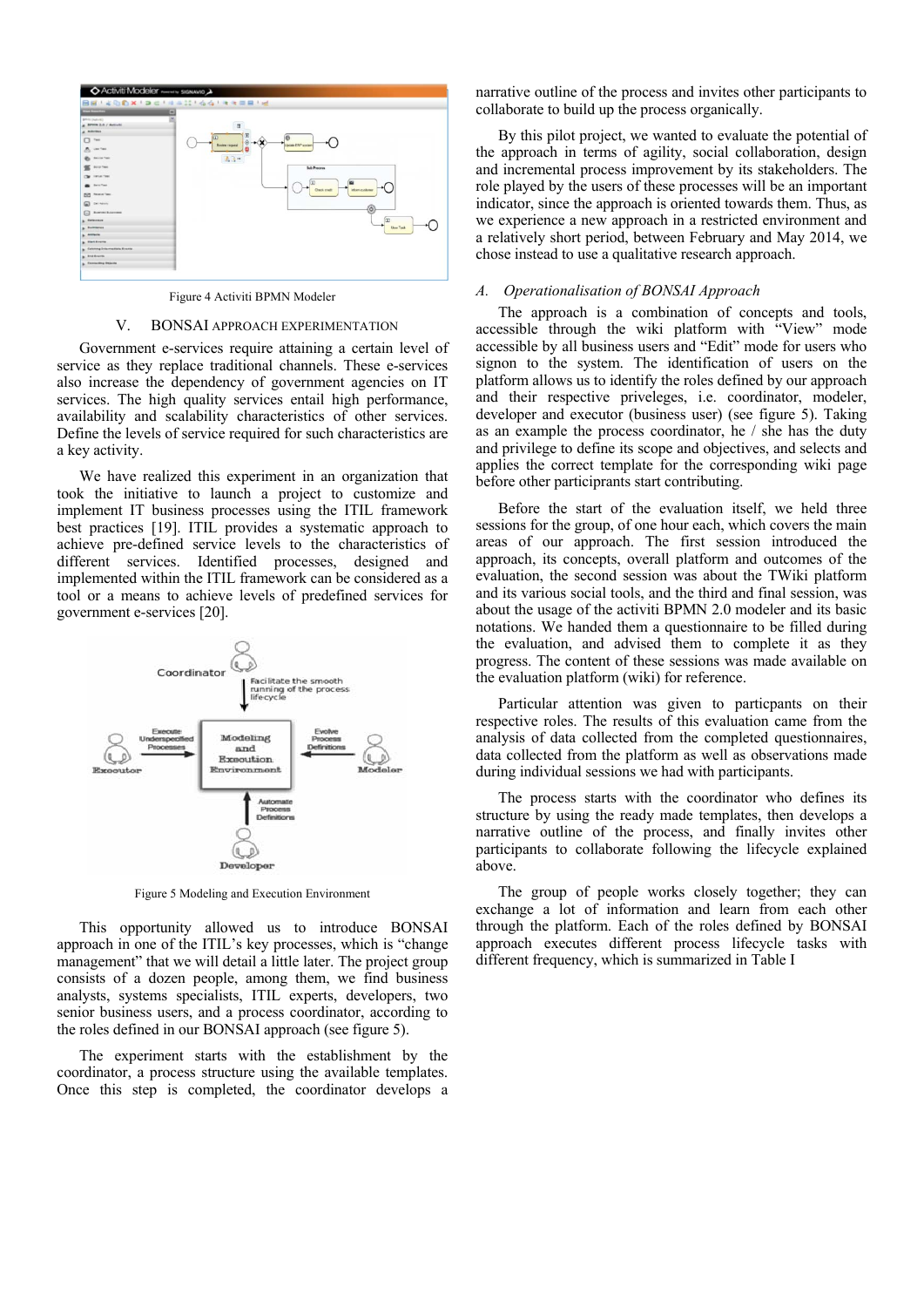|               | <b>TABLE I.</b>                       |             | <b>MATRIX TASKS / PARTICIPANTS</b> |                  |                     |
|---------------|---------------------------------------|-------------|------------------------------------|------------------|---------------------|
|               | <b>Tasks</b>                          | Coordinator | Modeler                            | <b>Developer</b> | Executor            |
|               |                                       | $++++$      | $^{+++}$                           | $^{++}$          | $^{++}$             |
| View<br>Model | Template                              | $^{++}$     | $^{++}$                            |                  |                     |
|               | Narrative<br>process's<br>description | $++++$      | $^{+}$                             | $^{+}$           | $^{+++}$            |
|               | <b>BPMN</b> process model             | $^{++}$     | $++++$                             | $^{++}$          | $^{+}$              |
|               | Develop Java / Perl                   |             | $^{+}$                             | $++++$           |                     |
|               | Comments                              | $^{+++}$    | $^{++}$                            | $^{++}$          | $^{+++}$            |
|               | Folksonomy                            | $^{++}$     | $^{++}$                            | $^{++}$          | $^{++}$             |
|               | Rating                                | $^{++}$     | $^{+}$                             | $^{+}$           | $^{++}$<br>$^{+++}$ |
| Contribute    | Recommendations                       | $^{++}$     | $^{++}$                            | $^{++}$          |                     |

Legend: Tasks' frequency executed by participants during the evaluation

++++ Very often +++ Often ++ Occasionally + Rarely - Never

## *B. Process Evaluated: Change Management*

The change management process is a key process of the ITIL framework, with a mission to "facilitate the successful implementation of change while minimizing the business impact; maintain obligations and service levels meet customer expectations. The elements of the group in charge of this process are mostly from the technical department, a group of twelve people. As the process does not exist in a formal and documented way, but rather informally with some ad hoc activities, knowledge and experiences of the participants played an important role in the collaborative process mapping and design.

Following the BONSAI approach roles; group was organized as follow: one coordinator, one modeler, one developer and nine executors (users).

The goals set by the participants for this process are:

- Facilitate the introduction of new features in a timely manner.
- Minimize the risk of disruption to IT services
- Minimize incidents caused by these changes.
- Provide an accurate assessment of the cost of proposed changes before they are committed.
- Allow the absorption rate changes required for business and technology.
- Generate increased perceptions of the quality of the information.
- Balancing the need for business innovation with business necessity for the stability of service, using standard and reproducible methods for everything that happens from the Request for Change (RFC) to the post-implementation review

The sub-processes identified by the participants are as follow:

• Change management – Main view

- Establish the framework
- Revise, record, and classify change requests
- Evaluate the RFC
- Authorize / approve and plan RFC
- Coordinate the implementation of the RFC
- Prepare, dsitribute the RFC
- Review and close the RFC

Each sub-process mentioned above has its own wiki page, as shown in Figure 6.

|                                                                                                                                                                                                                                                                                                                  | PAIN + 32 ADLPD Hat + SevialSengeratificances + Changliangerati + ChargeliangerariOversex 32 Nov 2711                                                                                                                                                                                                                                                                                                                                                                                                                                                                                                                                                                                                                                                                                                                                                                                                                                                                                                                                                                                                                                                                                                                                                                                                                                                                                                                                                                                                                                                                                                                                                                                                                                                                                                                                                                                                                                                                                                                                                                                                                                                                                                                                                                                                                                                                                                                                                                                                                                                                                                                                                                                                                  | <b>GEAR PROT</b>                                                                                                                                                                                                                                                                                                                                                                |
|------------------------------------------------------------------------------------------------------------------------------------------------------------------------------------------------------------------------------------------------------------------------------------------------------------------|------------------------------------------------------------------------------------------------------------------------------------------------------------------------------------------------------------------------------------------------------------------------------------------------------------------------------------------------------------------------------------------------------------------------------------------------------------------------------------------------------------------------------------------------------------------------------------------------------------------------------------------------------------------------------------------------------------------------------------------------------------------------------------------------------------------------------------------------------------------------------------------------------------------------------------------------------------------------------------------------------------------------------------------------------------------------------------------------------------------------------------------------------------------------------------------------------------------------------------------------------------------------------------------------------------------------------------------------------------------------------------------------------------------------------------------------------------------------------------------------------------------------------------------------------------------------------------------------------------------------------------------------------------------------------------------------------------------------------------------------------------------------------------------------------------------------------------------------------------------------------------------------------------------------------------------------------------------------------------------------------------------------------------------------------------------------------------------------------------------------------------------------------------------------------------------------------------------------------------------------------------------------------------------------------------------------------------------------------------------------------------------------------------------------------------------------------------------------------------------------------------------------------------------------------------------------------------------------------------------------------------------------------------------------------------------------------------------------|---------------------------------------------------------------------------------------------------------------------------------------------------------------------------------------------------------------------------------------------------------------------------------------------------------------------------------------------------------------------------------|
| Pain Rochel Houses<br>a log for                                                                                                                                                                                                                                                                                  | The STATUM II ALLERY CALIFORNIA COLORADO CALIFORNIA CALIFORNIA CALIFORNIA CALIFORNIA                                                                                                                                                                                                                                                                                                                                                                                                                                                                                                                                                                                                                                                                                                                                                                                                                                                                                                                                                                                                                                                                                                                                                                                                                                                                                                                                                                                                                                                                                                                                                                                                                                                                                                                                                                                                                                                                                                                                                                                                                                                                                                                                                                                                                                                                                                                                                                                                                                                                                                                                                                                                                                   | M. A constraint for chemicals                                                                                                                                                                                                                                                                                                                                                   |
| - Create parameter activities                                                                                                                                                                                                                                                                                    | Change Management Process Overview                                                                                                                                                                                                                                                                                                                                                                                                                                                                                                                                                                                                                                                                                                                                                                                                                                                                                                                                                                                                                                                                                                                                                                                                                                                                                                                                                                                                                                                                                                                                                                                                                                                                                                                                                                                                                                                                                                                                                                                                                                                                                                                                                                                                                                                                                                                                                                                                                                                                                                                                                                                                                                                                                     |                                                                                                                                                                                                                                                                                                                                                                                 |
| <b>SI SCHALL IRVA</b><br>To Create fresh Times<br><b>Williams</b><br>G. Harris<br>FW: Drangea:<br>al Australiana<br><b>Rick Fault</b><br><b>UT Semina</b><br><b>P. Darlesman</b><br><b>This</b><br>III: ascen<br><b>TEL PACE</b><br><b>TOO</b><br>Services<br><b>B</b> Track<br><b>B</b> run<br><b>The Toron</b> | Establish Change Neosperiod Promocort The actuals righting the next in situal Change Menopoteri uit<br>be managed and committed, in present and maintains the ecopy, polities, entropying responsibilities, and<br>protections of the Change Interspensor process.<br>Il Review, Record, Enalusie and Categorius RPC The activity tegins with the meaner of a Passauctor<br>Change PPD. Drive an RPC is logged it is clearfied. Classification consists of therefore unanter the RPC<br>a a Santani Cransa o un Bosanton Changa, allan citolicità RPC a associati lo tra associata funzioni ci<br>acalcate the Chance.<br>3) Meaner Change This appullulated and ARD to paramite in most of example and pairwell in an<br>vehicle the insection resources required to half entireplay the sharpe. In Automaking three and Schedule<br>RPC This activity represents a betterin imagination against the RPC, howed on integer 11 a actualism direct<br>and a Chinga may that be attacked, interview may be recogned to a Project Denigement before the<br>RFC's springl.<br>3) Authorized grows and Schedule RFC This scrivity represents a decision checks in agenetics RFC.<br>beneficit impact. If a sciulton does sink: a Charlya may then be estadual, citienview one may be recueired.<br>Ing Proper Haracament balots Its RPE is approved.<br>4) Council auto Change Instigmaziation The actually takes or approval RPC and countings the<br>instancement of the RPC, in terms of Build and Test, Authorized photose struct be stated to the reauter.<br>Technical groups for building the shariped. It is best provides to be the further use. We can be instituted a p<br>Leng Work Oners<br>5) Prepare, Distribute and Install Change This activity certain out the technical voriting section.<br>accepted accepts volve any maniferry viewing parts as startlying larger nodes for distribution, secting<br>meabolism dates by individual ayanam, or developing additional implementation activities himsigh any<br>distributed what many tie needed to the actual distantance, accuration and use-fidebut. The beauty, built and<br>rest of the starge ensuit be evaluated and the Change Australity animally authorize the deployment of<br>The sharps in the lice an universely. Remaining or Bene Co.r plans should be terred and procurement on part<br>of the Release<br>6) Review and Close Cheege The actury meeting the laste musical in relating at implemental<br>changes, after a predefined period has expeed. In other contacts as is a known as the Foet interestment.<br>Review which should be peried out before a Change can be consol.<br>all shariped fasteaming or the five environment | ÷.<br>÷.<br>ust<br><b>Individor</b><br>789<br><b>EX</b><br>bpa<br><b>GMA</b><br>ucc.<br><b>USAT HAS</b><br><b>Europe Gaus 19</b><br>an Wilson<br>5) Meeter and Report Change Management This struty is responsive for modity your of sharped, whereas any assignment and length receivation in the mature and are entered in the article of the air many sharped This collectio |
|                                                                                                                                                                                                                                                                                                                  | messurements attack he period out to decide or the office.<br><b>Rate This Page and he a We</b><br>Ethericanses<br>Value Auction<br><b>Company and C</b><br>Darker)                                                                                                                                                                                                                                                                                                                                                                                                                                                                                                                                                                                                                                                                                                                                                                                                                                                                                                                                                                                                                                                                                                                                                                                                                                                                                                                                                                                                                                                                                                                                                                                                                                                                                                                                                                                                                                                                                                                                                                                                                                                                                                                                                                                                                                                                                                                                                                                                                                                                                                                                                    | Il Endada Ohinga Nanagamaré Parkemana Tra anti-tu daarihaa ina laaka rasinad ta assaa ina affiliaany and affiliashuaraa of ina Changa Nanagamaré prosaa. Tha matrixa for Changa managamaré atout ba safiraat hara-and acompran<br>ALL VACE POR THIS SWIN<br>act Tage<br>Wy Tays  "Tay Swerist"                                                                                  |
|                                                                                                                                                                                                                                                                                                                  | <b>Dealer Achieves and Parties</b><br>sent a line to have<br><b>Next &amp; Hitch &amp; Fire and</b><br><b>WE A TOLA TOUR</b>                                                                                                                                                                                                                                                                                                                                                                                                                                                                                                                                                                                                                                                                                                                                                                                                                                                                                                                                                                                                                                                                                                                                                                                                                                                                                                                                                                                                                                                                                                                                                                                                                                                                                                                                                                                                                                                                                                                                                                                                                                                                                                                                                                                                                                                                                                                                                                                                                                                                                                                                                                                           | Ting e<br>(change) since change unsees (Till ITSM Auch aus process massivement                                                                                                                                                                                                                                                                                                  |
|                                                                                                                                                                                                                                                                                                                  |                                                                                                                                                                                                                                                                                                                                                                                                                                                                                                                                                                                                                                                                                                                                                                                                                                                                                                                                                                                                                                                                                                                                                                                                                                                                                                                                                                                                                                                                                                                                                                                                                                                                                                                                                                                                                                                                                                                                                                                                                                                                                                                                                                                                                                                                                                                                                                                                                                                                                                                                                                                                                                                                                                                        | fasednam assess and bathbackholder brass tot hands due<br>Other was national County, rest and Theoretics and Colora can                                                                                                                                                                                                                                                         |
|                                                                                                                                                                                                                                                                                                                  |                                                                                                                                                                                                                                                                                                                                                                                                                                                                                                                                                                                                                                                                                                                                                                                                                                                                                                                                                                                                                                                                                                                                                                                                                                                                                                                                                                                                                                                                                                                                                                                                                                                                                                                                                                                                                                                                                                                                                                                                                                                                                                                                                                                                                                                                                                                                                                                                                                                                                                                                                                                                                                                                                                                        |                                                                                                                                                                                                                                                                                                                                                                                 |

Figure 6. Example of a wiki process page "change management"

Table II shows the interaction of the participants with the sub-processes / tasks during the evaluation period. Each line corresponds to sub-process / task and its various indicators explained above. This is identified by the first column. The second column shows the number of views made by the participants, followed by the number of changes, and then the number of comments. The last four columns show the averages of the four rating criteria (see figure 3)

TABLE II. CHANGE MANAGEMENT PROCESS

|                               |              |               |          | <b>Ratings (average)</b> |              |                       |             |
|-------------------------------|--------------|---------------|----------|--------------------------|--------------|-----------------------|-------------|
| <b>Process / Sub-Process</b>  | <b>Views</b> | Modifications | Comments | <b>Clarity</b>           | Completeness | <b>Effectiven ess</b> | Added value |
| Change<br>management          |              |               |          |                          |              |                       |             |
| Main view                     | 422          | 18            | 48       | 3.76                     | 3.39         | 3.39                  | 3.33        |
| Establish the framework       | 283          | 14            | 29       | 3.58                     | 3.11         | 3.49                  | 2.97        |
| Revise, record, and classify  |              |               |          |                          |              |                       |             |
| change requests               | 389          | 17            | 41       | 3.85                     | 3.39         | 3.39                  | 3.15        |
| <b>Evaluate RFC</b>           | 356          | 17            | 42       | 3.59                     | 3.11         | 3.58                  | 3.07        |
| Authorize /<br>approve<br>and |              |               |          |                          |              |                       |             |
| plan RFC                      | 325          | 14            | 43       | 3.66                     | 3.76         | 3.66                  | 3.07        |
| Coordinate<br>the             |              |               |          |                          |              |                       |             |
| implementation of the RFC     | 307          | 13            | 34       | 3.76                     | 3.49         | 3.58                  | 3.50        |
| Prepare, dsitribute the RFC   | 269          | 20            | 32       | 3.68                     | 3.39         | 3.30                  | 3.59        |
| Review and close the RFC      | 228          | 11            | 29       | 3.21                     | 3.21         | 3.49                  | 3.68        |
| <b>Totals and averages</b>    | 2580         | 123           | 298      | 3.64                     | 3.36         | 3.48                  | 3.29        |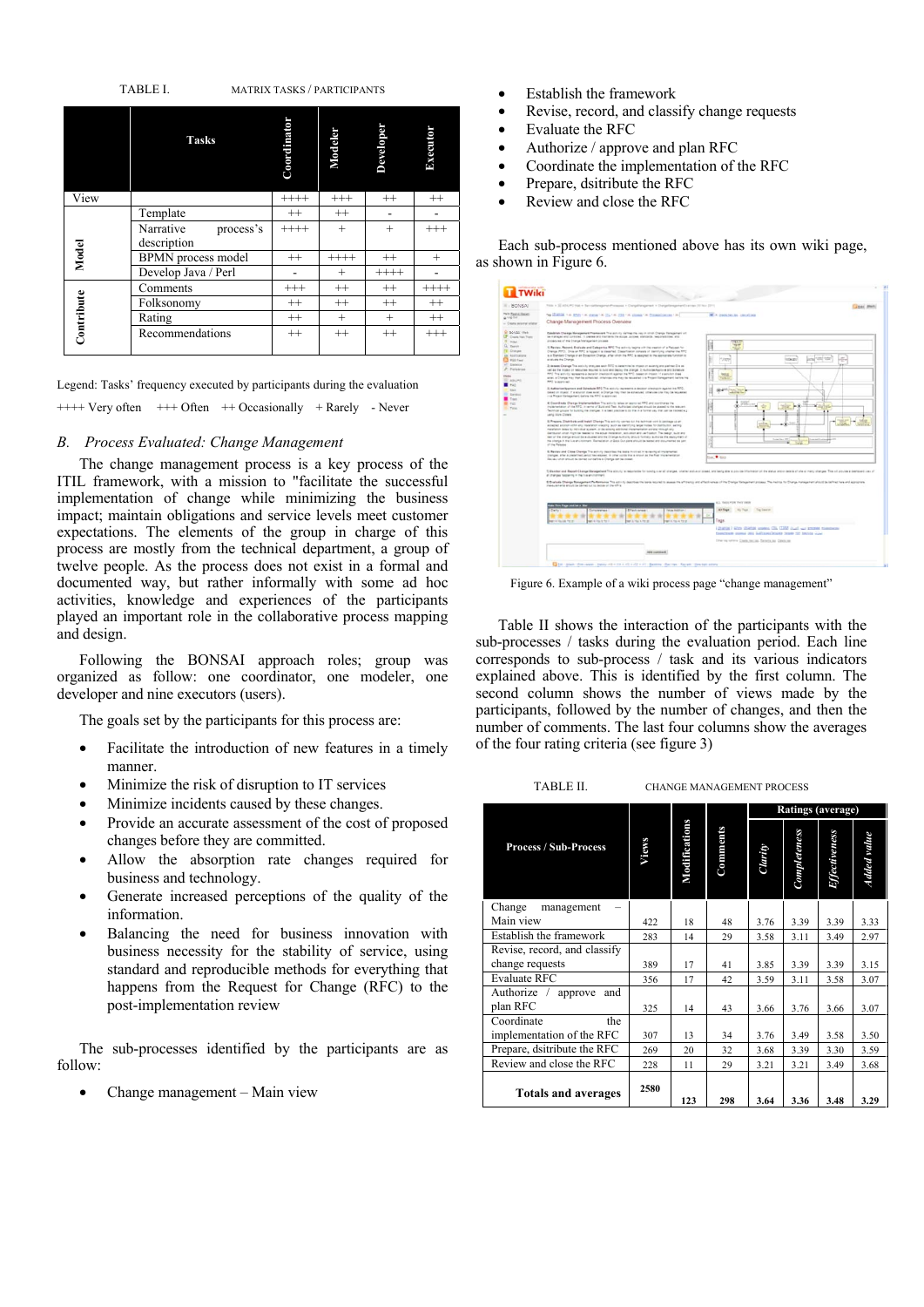As for table III, it shows the overall roles contributions to the process. The first column shows the different roles of the participant. The next three columns show respectively the number of views, changes and comments made by each role.

| Role        | Views | <b>Modifications</b> | <b>Comments</b> |
|-------------|-------|----------------------|-----------------|
| Coordinator | 260   | 31                   | 28              |
| Modeler     | 238   | 21                   | 23              |
| Developer   | 220   | 6                    | 12              |
| Executor 1  | 222   | 8                    | 23              |
| Executor 2  | 211   |                      | 29              |
| Executor 3  | 212   | 5                    | 19              |
| Executor 4  | 217   |                      | 12              |
| Executor 5  | 230   | 6                    | 21              |
| Executor 6  | 182   |                      | 10              |
| Executor 7  | 194   | 6                    | 22              |
| Executor 8  | 202   | 5                    | 15              |
| Executor 9  | 191   |                      | 2 <sub>1</sub>  |

TABLE III. CHANGE MANAGEMENT PROCESS CONTRIBUTIONS

During the evaluation period, participants operated in an incremental way, starting with the formulation of objectives, followed by the identification of sub-processes that form the main process. As I worked closely with the coordinator, I took the opportunity to advise to take the matters in hand when it was needed, because sometimes participants tend to lose interest in the experimentation and change focus to their usual routines. The motivation is for something, and this new way of doing things sometimes makes them uncomfortable. Luckily, some people in the group were very motivated by these developments.

#### VI. DISCUSSION AND LESSONS LEARNED

During the evaluation period, particpants' interactions data was collected from the platform. Before presenting this data, we present some remarks on data collected in the questionnaire completed by the participants.

One group of a total of twelve participants in the evaluation; ten of them have duly completed the questionnaire.

## *A. Experience with the basic elements of the approach*

We note from the analysis of questionnaires, almost half of the participants, six to be exact, have little or no experience on the basic elements of our approach at the time of the evaluation (February - May 2014). Whether on agile methods and their usage utility, concepts and tools of social and business process management, and the basics of BPMN modeling. Regarding social tools, some participants were already using social networks and were familiar with some of the tools introduced in the approach, namely the reviews, ratings and tagging.

The participants in the change management process are mostly technicians, and therefore quite familiar with the concepts introduced in our approach. They were also familiar with SharePoint system that has many similar concepts with the platform.

An interesting data that may be useful in the context of the usage of particpants' tacit knowledge is that the number of years working in the same function. It happens to be high for

the majority of participants. We thus found eight participants who have more than ten years in the organization, including five in excess of fifteen years.

The majority of participants, eight to be exact, found fairly easy to use social tools and see benefits as discussed in the questionnaire: "Facilitates collaborative group work; Able to follow the progress of others work, facilitates knowledge sharing, user-friendly interface; Able to receive feedback from others Able to keep track of different versions, "but will also see some disadvantages such as:" It takes time to learn how to use the publishing tools; Annoying when sending emails, difficult to identify the contribution of each member, it takes time to combine the work of members inconsistency in the text formatting.'

## *B. Empirical data analysis*

In light of these empirical data collected and observations made during the individual sessions, we found that the social and collaborative aspect of participants is low, with some exceptions. This is due to the organizations' culture in the first place and particpants experiences antecedent. In this context, we have to rely on a champion, who is the coordinator in our case, who must be very active and present to the rest of the group. The revival of the participants by the coordinator should be continuous until the approach and therefore the social contribution is part of their work habits.

In terms of agility, participants are still divided between the need of change of their working habits and perhaps the risk of not delivering on time. I must say that agile concepts are unknown and are not part of the organization's culture. Despite this, the participants with the help and coordinators' guidance have used previously some agile concepts such as the adoption of short cycles in terms of the analysis, design and process modeling, rapid feedback users view the data collected, and the simplicity of the documentation and mapping process is limited to the basics,

Regarding the empowerment of users, fundamental to our approach, we find that the use of the tools has been gradual, but the learning curve is very encouraging. Users have access to all the information as and when it becomes available. They are the center of the process during all lifecycle's phases. They can review, monitor, and note the contributions of other stakeholders almost in real time, allowing them unprecedented empowerment [21]. Most of the time business users are waiting for deliverables at the end of the cycle, but they still play an active role during the delivery cycle and suggest changes, improvements and corrections, which makes the design cycle process both agile and social.

## VII. CONCLUSION AND FUTURE WORK

The main idea of this approach was to empower the users and benefit from their tacit knowledge by using simple concepts and follow logical phases within an accessible social environment based mainly on Open Source Software (OSS) to collaboratively discover, model, design, and execute organization's business processes. It is also a tentative to reduce the silo effect that exists in any organization; whcih is